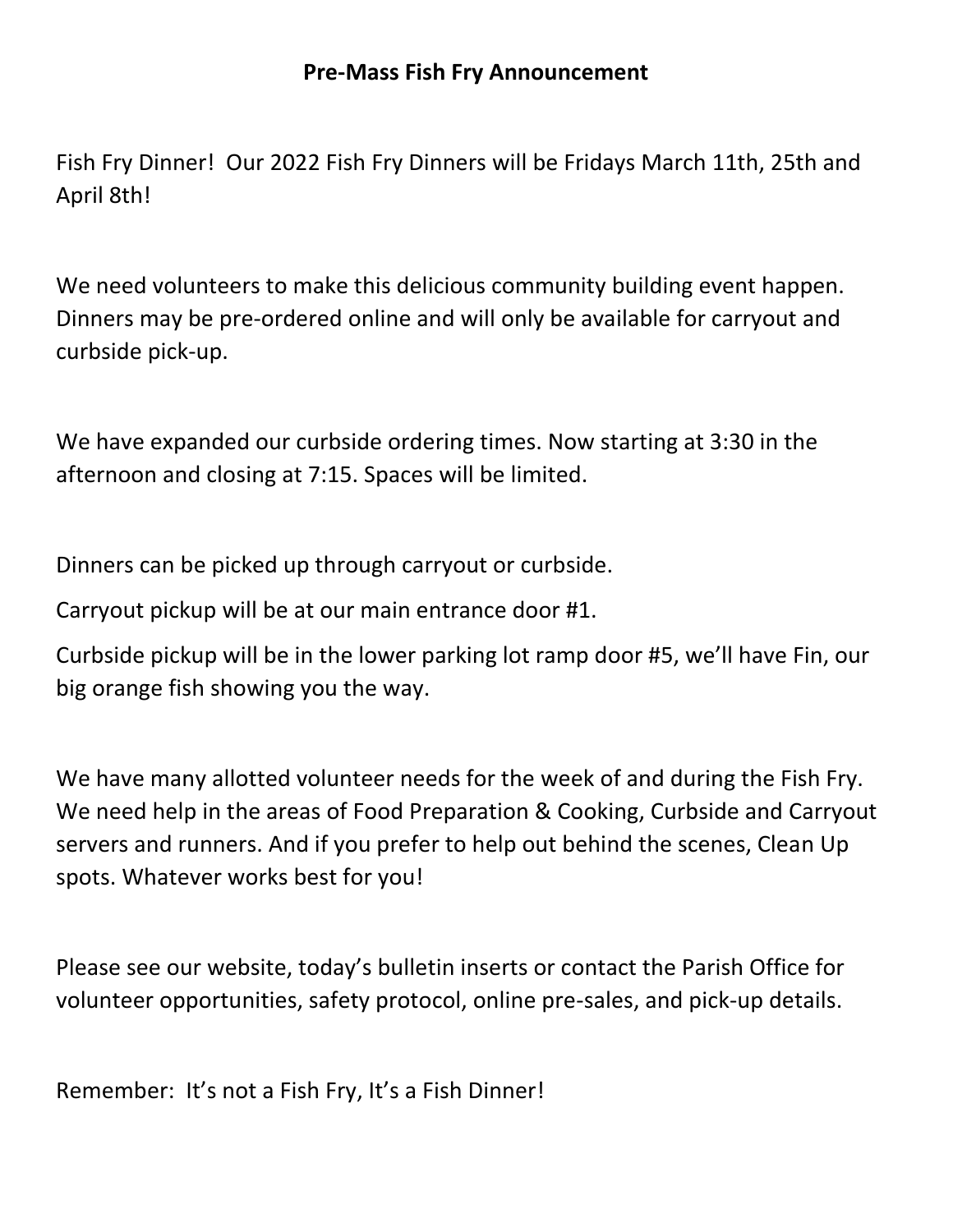## **February 12-13, 2022**

## **6th Sunday Ordinary Time ANNOUNCEMENTS**

Good afternoon/morning and welcome to this celebration as we observe the Sixth Sunday in Ordinary time.

Our presider is Fr. Joe Connelly. If you wish to receive communion on the tongue, please go to Fr. Joe's line.

Please rise as you are able and join in our gathering song.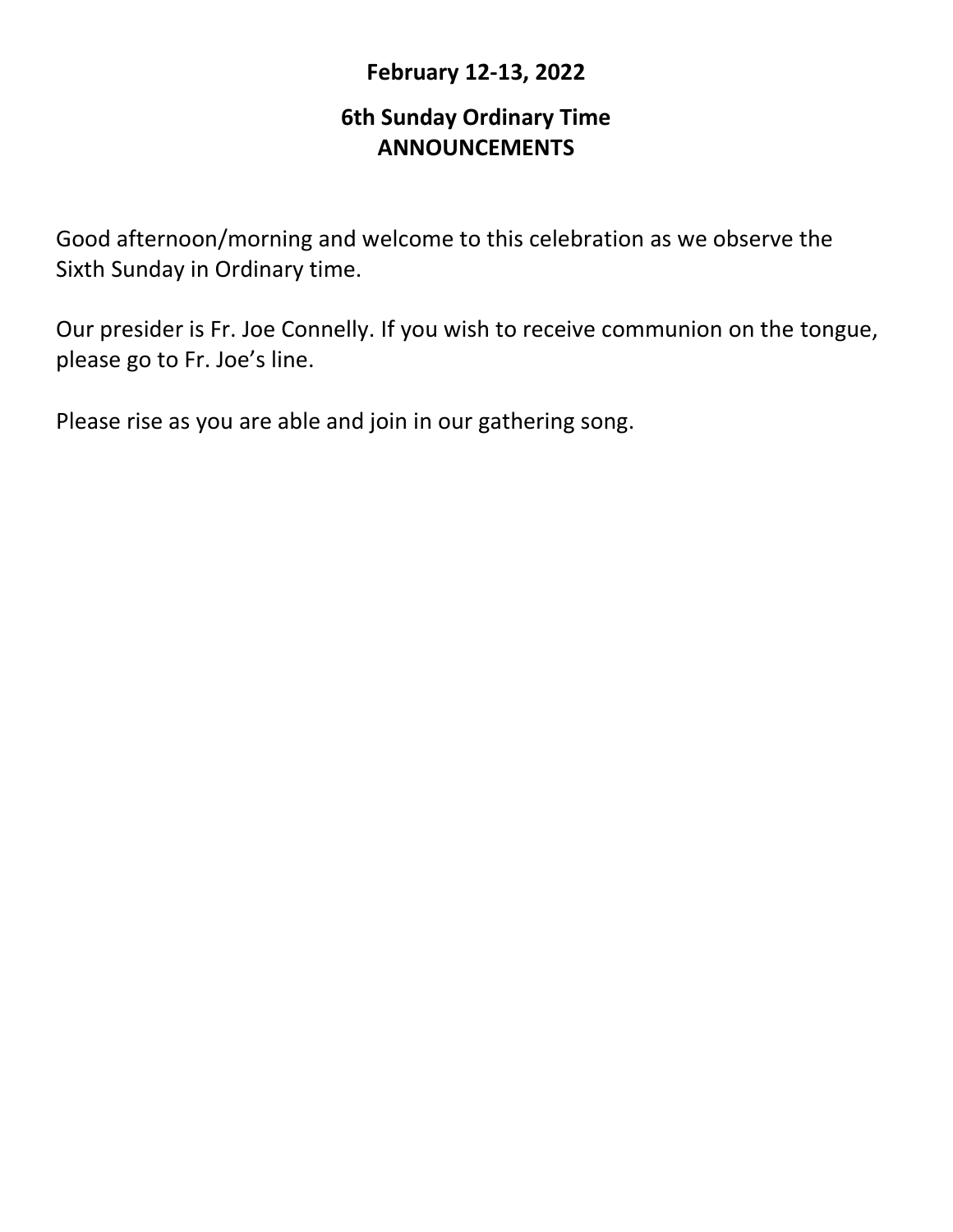#### **GATHERING SONG:**

*1. Longing for light, we wait in darkness. Longing for truth, we turn to you. Make us your own, your holy people, light for the world to see.*

*Refrain Christ, be our light! Shine in our hearts. Shine through the darkness. Christ, be our light! Shine in your church gathered today.*

*2. Longing for peace, our world is troubled. Longing for hope, many despair. Your word alone has pow'r to save us. Make us your living voice. (ref)*

*5. Many the gifts, many the people, many the hearts that yearn to belong. Let us be servants to one another, making your kingdom come. (ref)*

#### **SIGN OF THE CROSS AND GREETING**

## **Penitential Act:**

"I confess to almighty God and to you, my brothers and sisters, that I have greatly sinned, in my thoughts and in my words, in what I have done and in what I have failed to do, through my fault, through my fault, through my most grievous fault. therefore, I ask blessed Mary ever Virgin, all the Angels and Saints, and to you, my brothers and sisters, to pray for me to the Lord our God."

**Presider:** Lord have mercy…… Christ have mercy…… Lord have mercy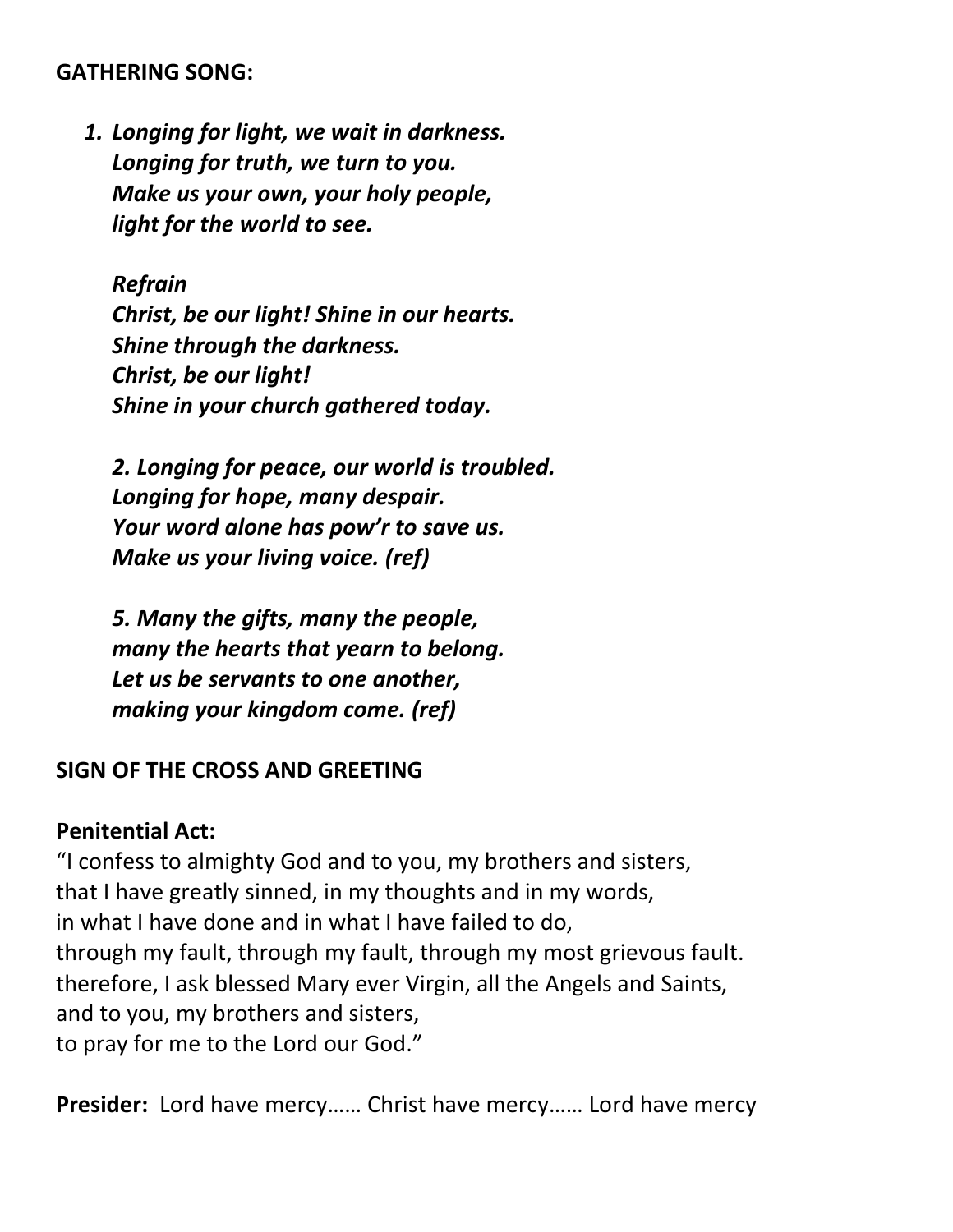## **GLORIA**

*Glory to God, glory to God, glory to God in the highest, and on earth peace, on earth peace to people of good will.* 

*We praise you, we bless you, we adore you, we glorify you, we give you thanks for your great glory, Lord God, heavenly King, O God, almighty Father.*

*Lord Jesus Christ, Only Begotten Son, Lord God, Lamb of God, Son of the Father, you take away the sins of the world, have mercy on us; you take away the sins of the world, receive our prayer; you are seated at the right hand of the Father, have mercy on us.*

*For you alone are the Holy One, you alone are the Lord, you alone are the Most High, Jesus Christ, with the Holy Spirit, in the glory of God the Father. Amen.*

#### **OPENING PRAYER**

O God, who teach us that you abide in hearts that are just and true, grant that we may be so fashioned by your grace as to become a dwelling pleasing to you. Through our Lord Jesus Christ, your Son, who lives and reigns with you in the unity of the Holy Spirit, God, for ever and ever.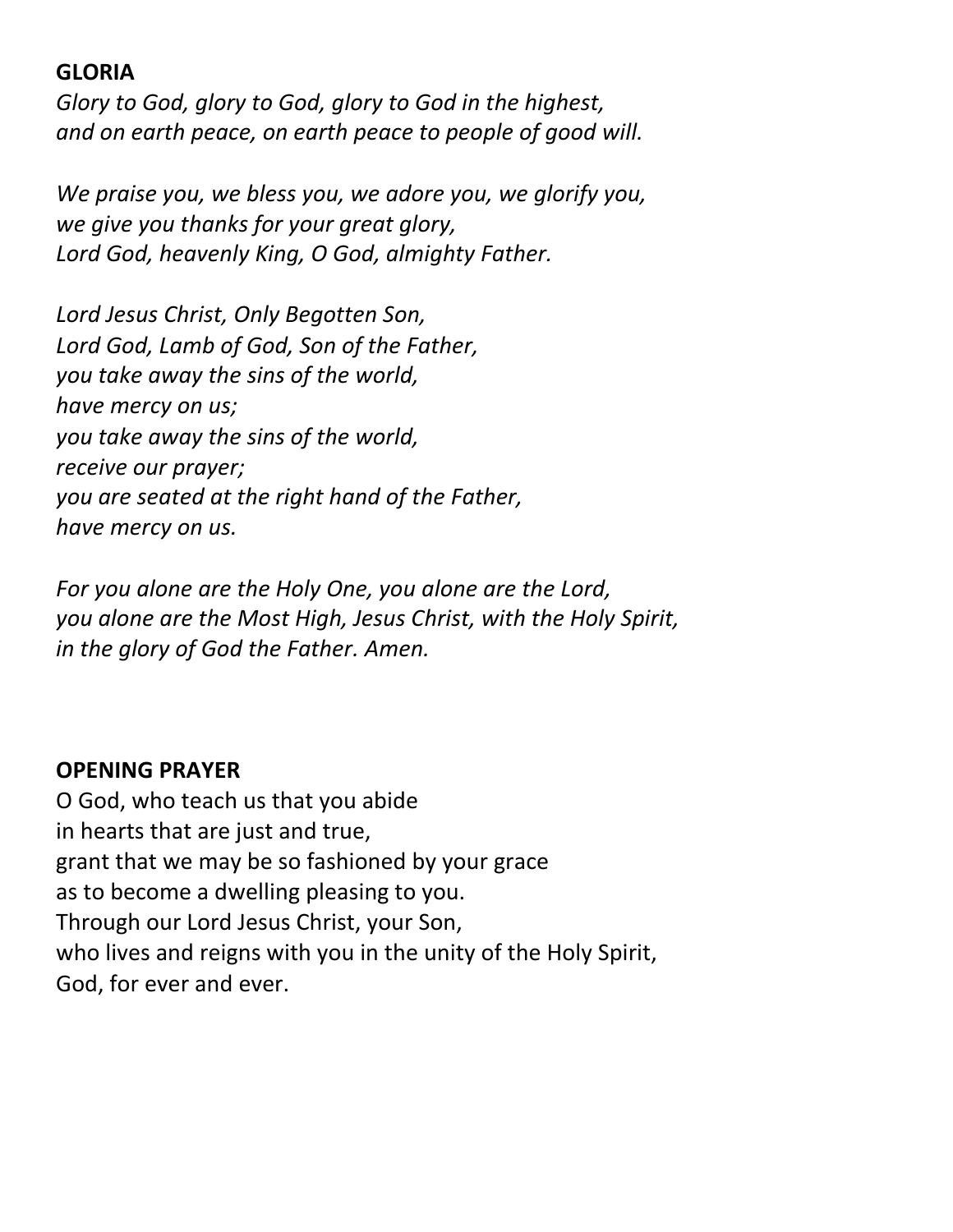**FIRST READING:** A reading from the Book of the Prophet Jeremiah:

Thus says the LORD: Cursed is the one who trusts in human beings, who seeks his strength in flesh, whose heart turns away from the LORD. He is like a barren bush in the desert that enjoys no change of season, but stands in a lava waste, a salt and empty earth. Blessed is the one who trusts in the LORD, whose hope is the LORD. He is like a tree planted beside the waters that stretches out its roots to the stream: it fears not the heat when it comes; its leaves stay green; in the year of drought it shows no distress, but still bears fruit. **The Word of the Lord Thanks be to God.**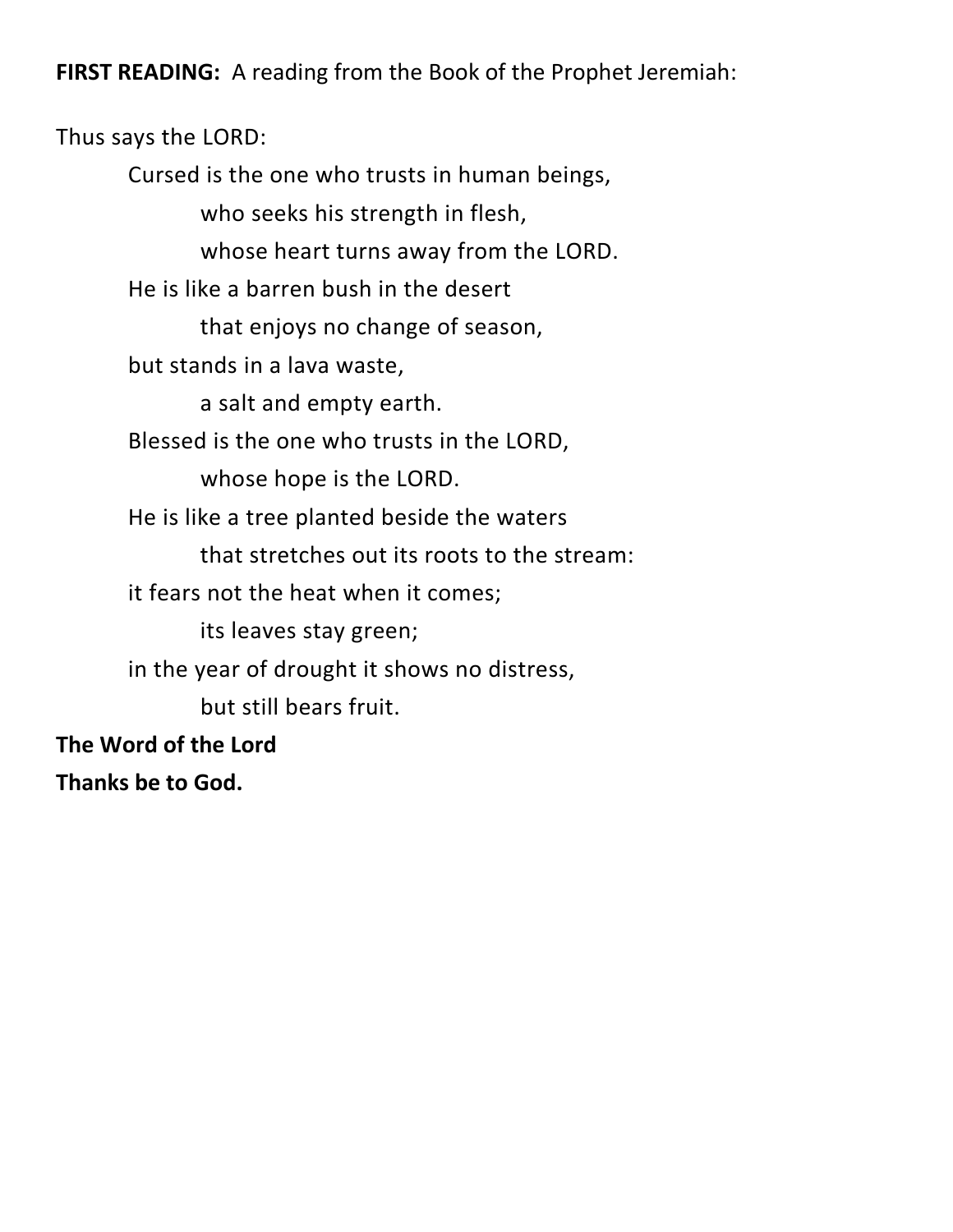### **Psalm:**

**REFRAIN**: *Blessed are they who hope in the Lord, who hope in the Lord.*

- *1. Blessed indeed is the one who follows not the counsel of the wicked, nor stands in the path with sinners, nor abides in the company of scorners, but whose delight is the law of the Lord, and who ponders God's law day and night. (ref)*
- *2. They are like a tree that is planted beside flowing waters, that yields its fruit in due season, and whose leaves shall never fade; and all that they do shall prosper. (ref)*
- *3. Not so are the wicked, not so! For they, like winnowed chaff, shall be driven away by the wing; for the Lord knows the way of the just, but the way of the wicked will perish. (ref)*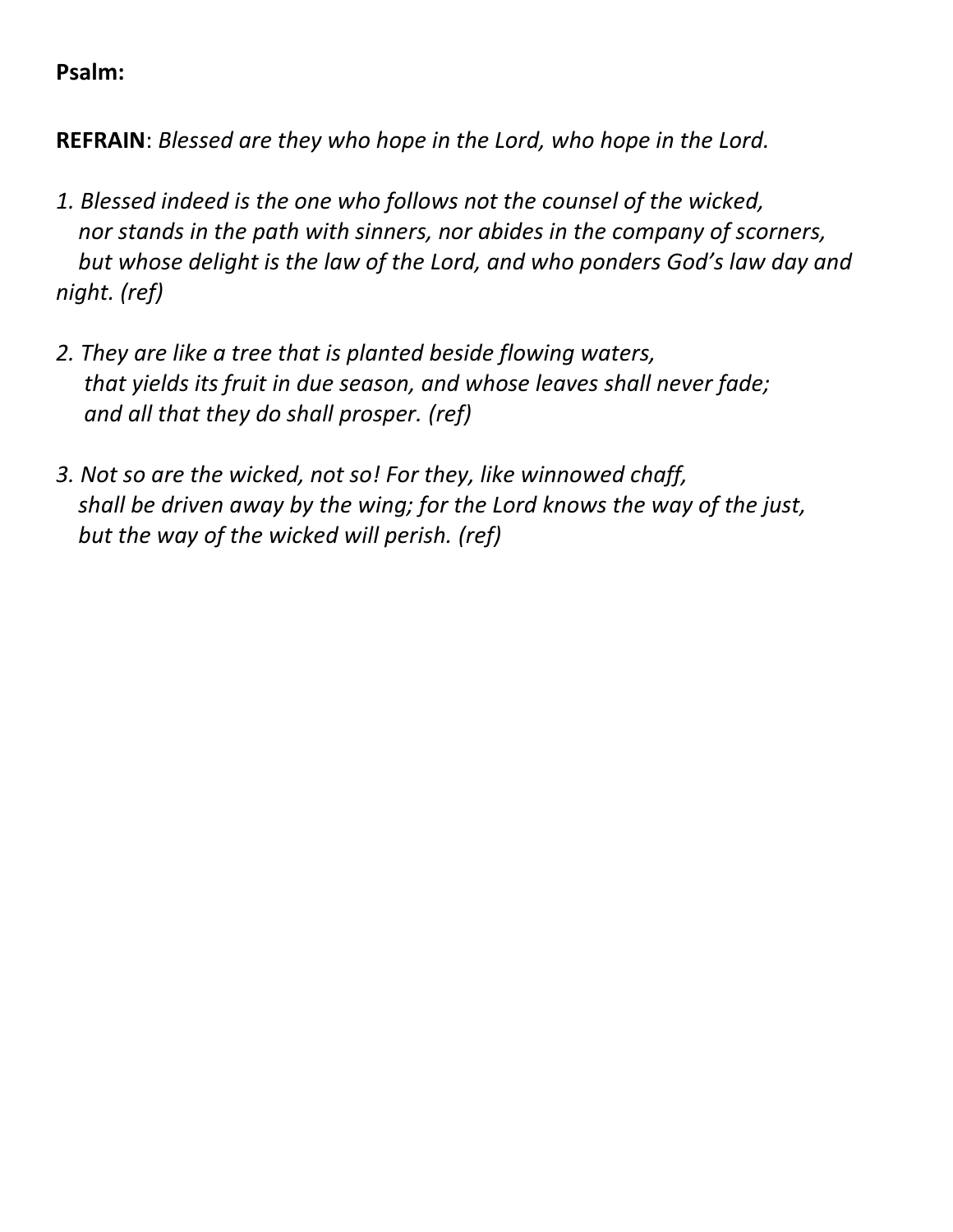**SECOND READING:** A reading from St. Paul's First Letter to the Corinthians:

Brothers and sisters: If Christ is preached as raised from the dead,

how can some among you say there is no resurrection of the dead?

If the dead are not raised, neither has Christ been raised,

and if Christ has not been raised, your faith is vain;

you are still in your sins.

Then those who have fallen asleep in Christ have perished.

If for this life only we have hoped in Christ,

we are the most pitiable people of all.

But now Christ has been raised from the dead, the firstfruits of those who have fallen asleep.

**The Word of the Lord. Thanks be to God.**

## **GOSPEL ACCLAMATION**

*Alleluia, alleluia, alleluia…*

*The Word of the Lord lasts forever. What is the Word that is living?*

*It is brought to us through his Son Jesus Christ.*

*Alleluia, alleluia, alleluia…*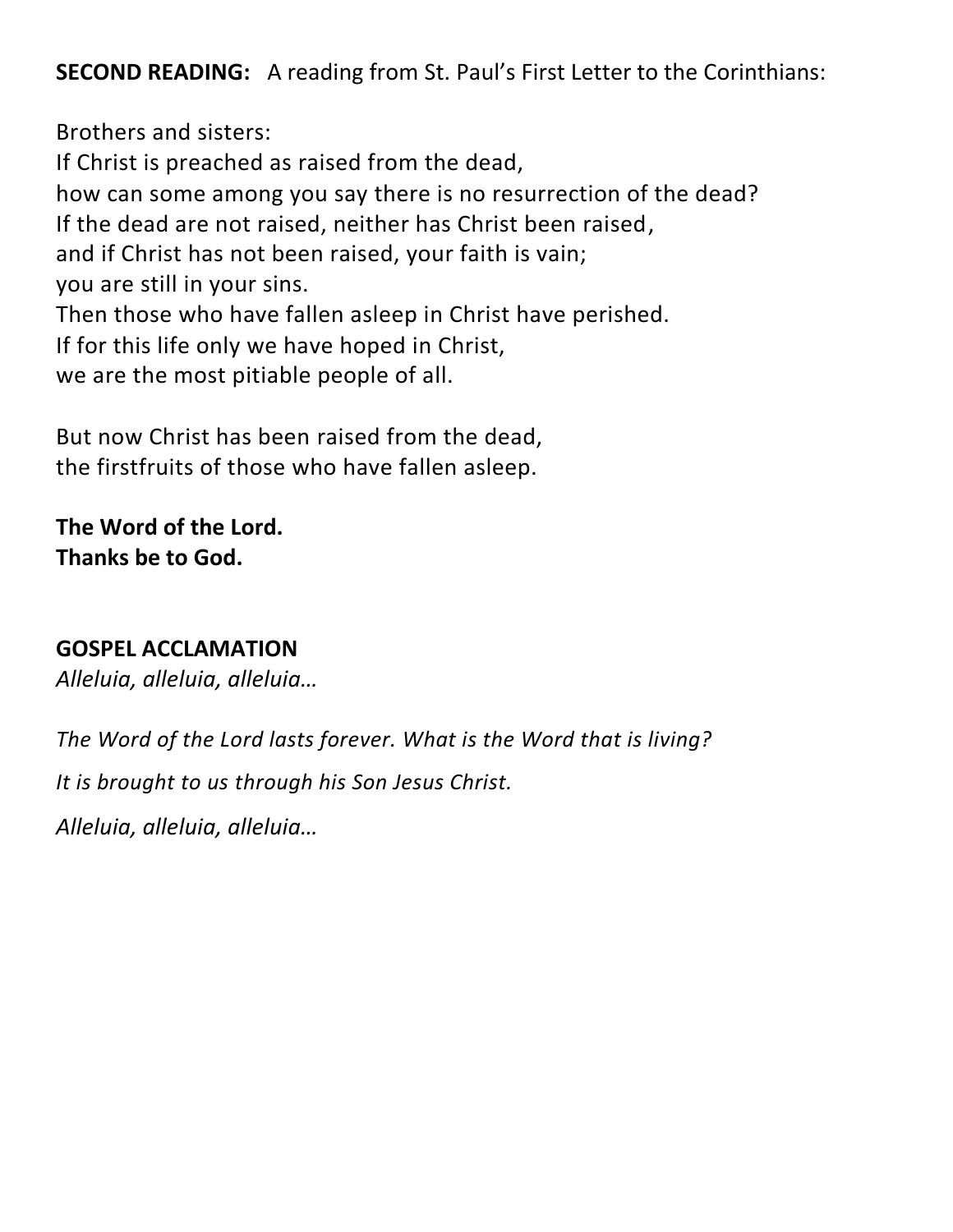**GOSPEL:** A reading from the Gospel according to Luke: Jesus came down with the Twelve and stood on a stretch of level ground with a great crowd of his disciples and a large number of the people from all Judea and Jerusalem and the coastal region of Tyre and Sidon. And raising his eyes toward his disciples he said: "Blessed are you who are poor, for the kingdom of God is yours. Blessed are you who are now hungry, for you will be satisfied. Blessed are you who are now weeping, for you will laugh. Blessed are you when people hate you, and when they exclude and insult you, and denounce your name as evil on account of the Son of Man. Rejoice and leap for joy on that day! Behold, your reward will be great in heaven. For their ancestors treated the prophets in the same way. But woe to you who are rich,

for you have received your consolation.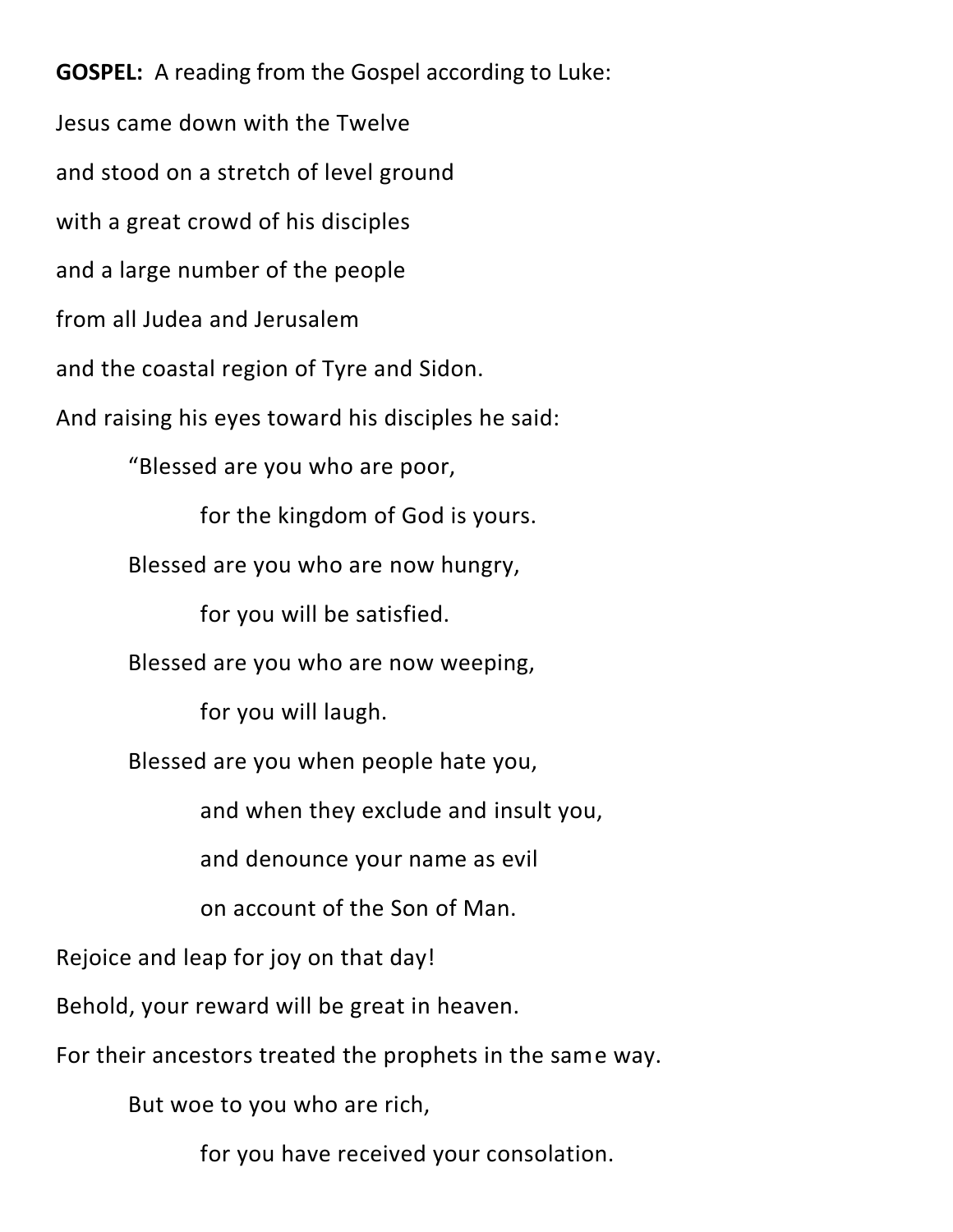Woe to you who are filled now,

for you will be hungry.

Woe to you who laugh now,

for you will grieve and weep.

Woe to you when all speak well of you,

for their ancestors treated the false prophets in this way."

# **The Gospel of the Lord,**

Praise to you Lord, Jesus Christ

# **Homily**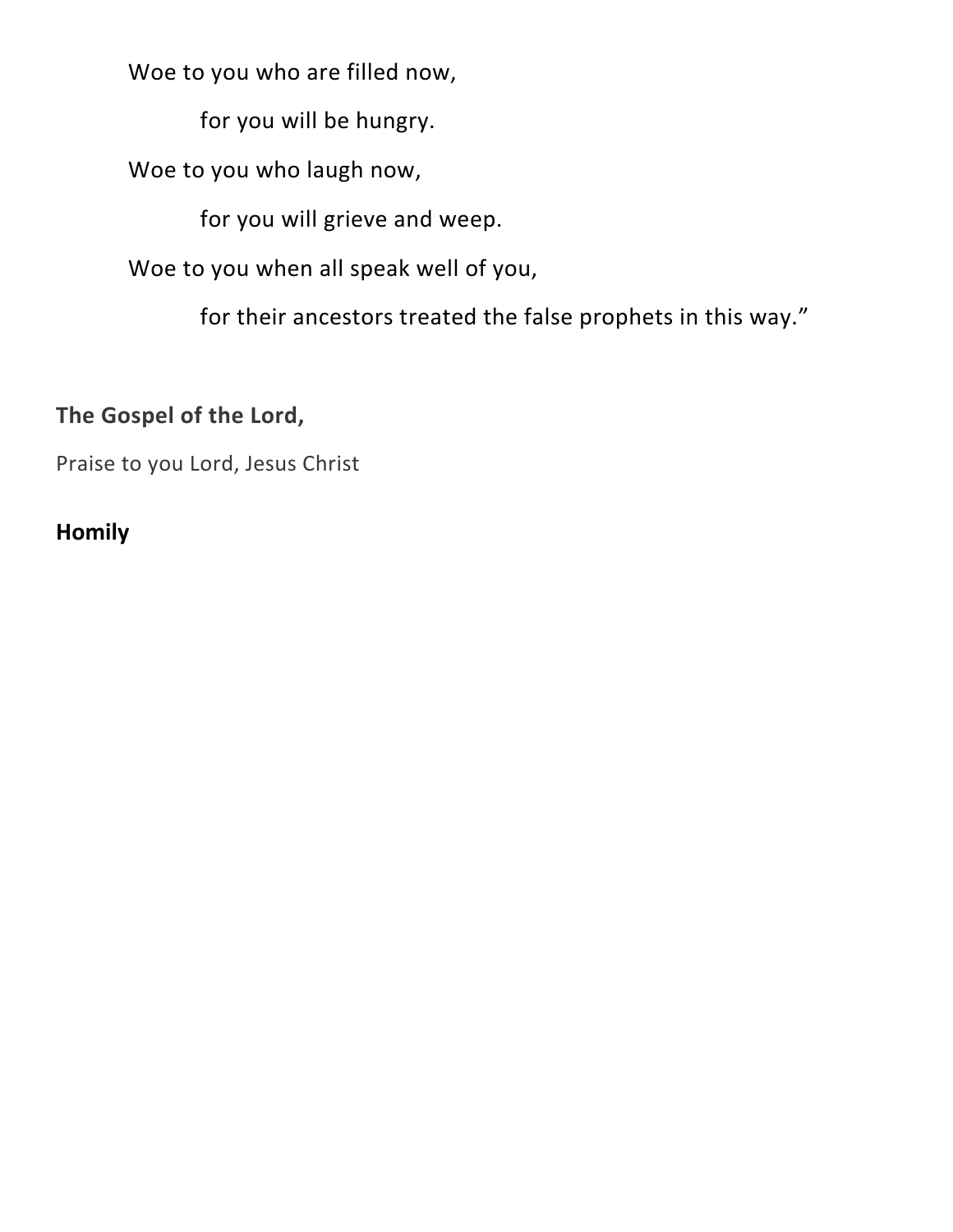## **CREED**

I believe in one God, the Father almighty, maker of heaven and earth, of all things visible and invisible.

I believe in one Lord Jesus Christ, the Only Begotten Son of God,

born of the Father before all ages.

God from God, Light from Light, true God from true God,

begotten, not made, consubstantial (**together**) with the Father;

through him all things were made.

For us people and for our salvation he came down from heaven,

and by the Holy Spirit *was incarnate* (**born of)** the Virgin Mary,

and became man. For our sake he was crucified under Pontius Pilate,

he suffered death and was buried,

and rose again on the third day in accordance with the Scriptures.

He ascended into heaven and is seated at the right hand of the Father. He will

come again in glory to judge the living and the dead

and his kingdom will have no end.

I believe in the Holy Spirit, the Lord, the giver of life,

who proceeds from the Father and the Son,

who with the Father and the Son is adored and glorified,

who has spoken through the prophets.

I believe in one, holy, catholic and apostolic Church.

I confess one Baptism for the forgiveness of sins

and I look forward to the resurrection of the dead

and the life of the world to come. Amen.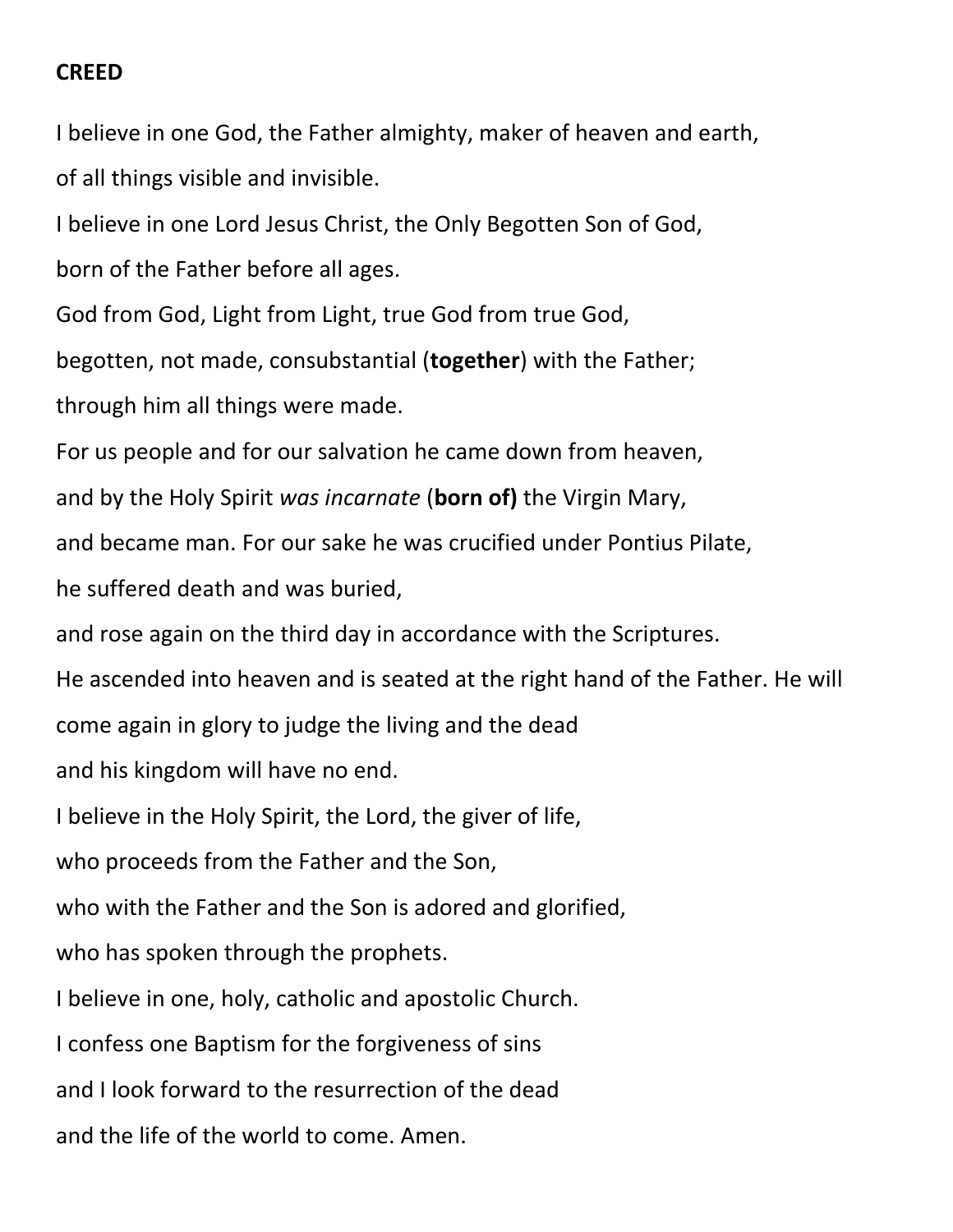## **PRAYERS OF THE FAITHFUL** (2/12 – 2/13/22)

## **PRESIDER:**

We bring these prayers and all the prayers of our hearts to you O Lord, in hopes that we grow closer to you every day, Through Christ Our Lord.

### **LECTOR:**

For the Church, for Pope Francis, and all called by Christ; for all who lead God's people in the way of the Beatitudes.

For all called to leadership; for those who work toward unity, justice, and opportunity for all. We pray to the Lord.

For the poor and hungry; for those who struggle with food insecurity; for those in areas suffering drought and famine; for all those who work to provide for others. We pray to the Lord.

For all called to different vocations of human relationship; for those called to single and religious life; for those called to married life. We pray for those grieving difficult or ended relationships; we pray for those who struggle with loneliness. We pray to the Lord.

## For the sick, especially:

Marilyn Kraus, Jodi Landry, Michelle Everson, Ursula Palesh, Steven & Joseph Dreher, Roni LeRoy, and all whose names are written in our parish book of prayer. Through the care of this community, may they know the presence of a loving God, we pray to the Lord:

For those who have died, especially Bob Burdette, Gloria Joa, Bob Uzpen, and Joan Burkhardt. For all who have gone before us marked with the sign of faith. For the welcome of their souls into God's embrace and for all who mourn their loss. We pray to the Lord:

## **PRESIDER:**

We bring these prayers and all the prayers of our hearts to you O Lord, in hopes that we grow closer to you every day, Through Christ Our Lord.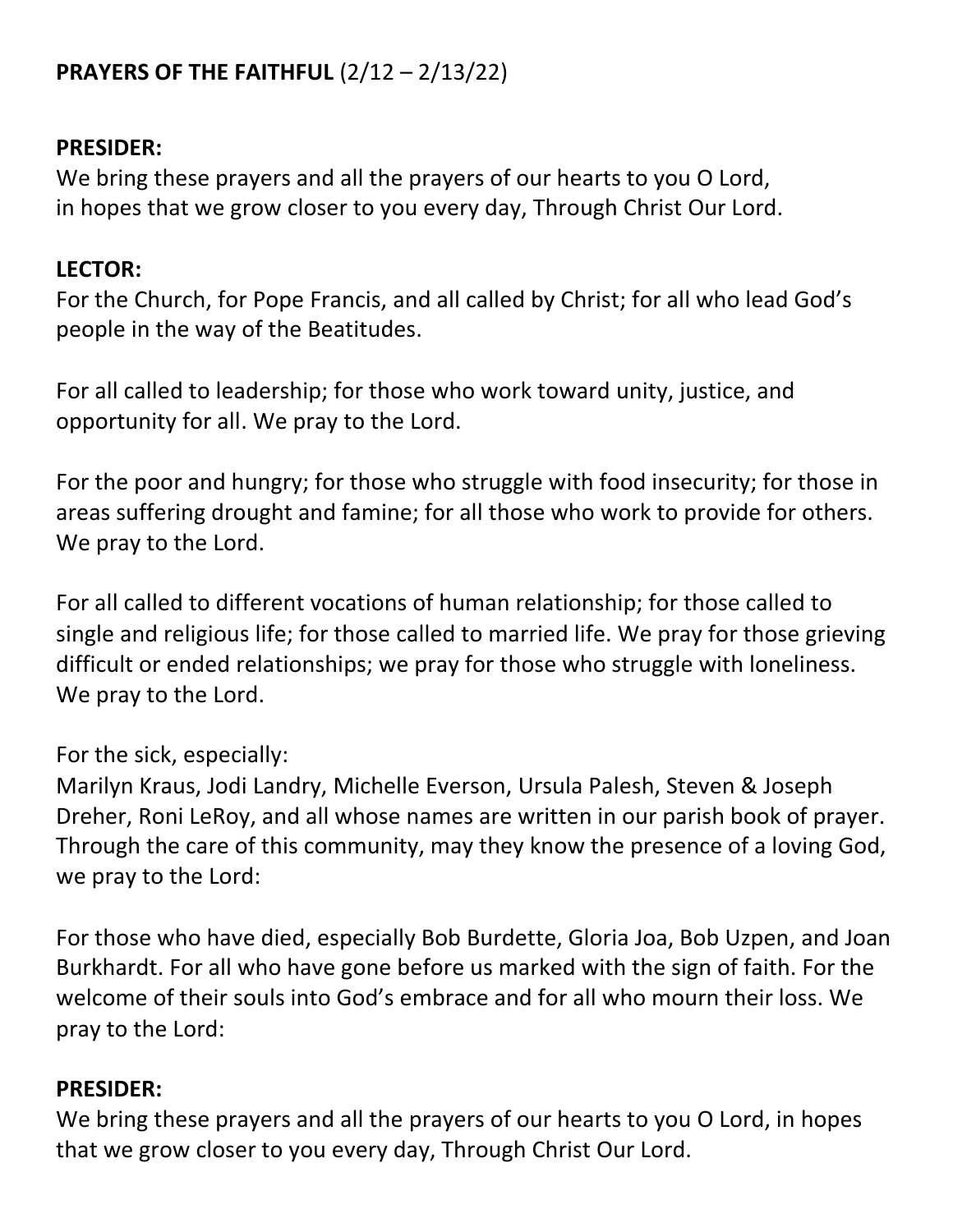### **Preparation of the Gifts Song**

*My soul proclaims your greatness, Lord; I sing my Savior's praise! You looked upon my lowliness, and I am full of grace. Now every land and every age this blessing shall proclaim great wonders you have done for me, and holy is your name.*

*To all who live in holy fear your mercy ever flows. With mighty arm you dash the proud, their scheming hearts expose. The ruthless you have cast aside, the lowly throned instead; the hungry filled with all good things, the rich sent off unfed.*

*To Israel, your servant blest, your help is ever sure; the promise to our parents made their children will secure. Sing glory to the Holy One, give honor to the Word, and praise the power of the Most High, one God, by all adored.*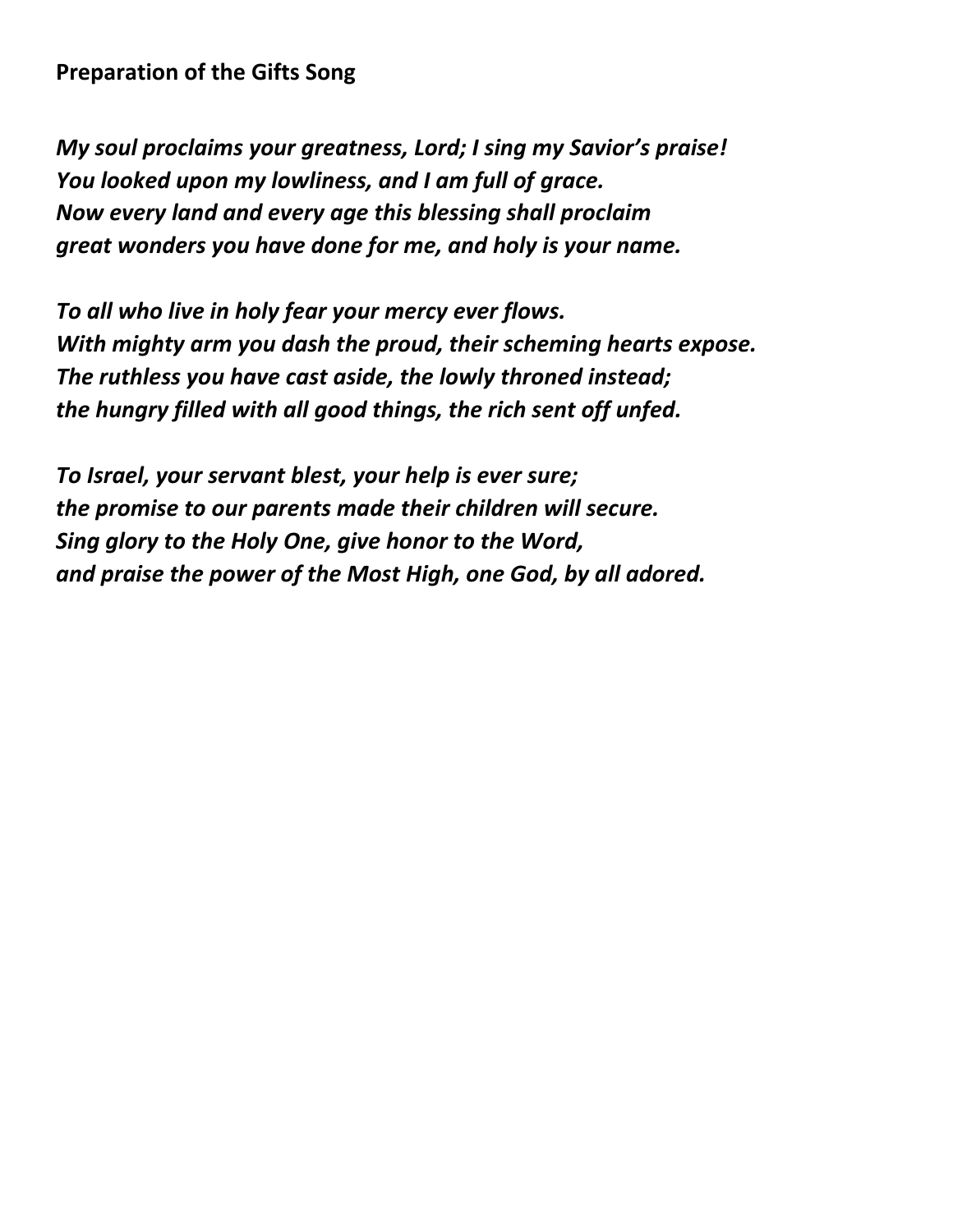## **LITURGY OF THE EUCHARIST**

### **PREPARATION OF GIFTS:**

#### **PRAYER OVER THE OFFERINGS:**

May this oblation, O Lord, we pray, cleanse and renew us and may it become for those who do your will the source of eternal reward. Through Christ our Lord. **Amen**

#### **PRESIDER:**

Pray, brethren (brothers and sisters), that my sacrifice and yours may be acceptable to God, the almighty Father.

#### **RESPONSE:**

May the Lord accept the sacrifice at your hands for the praise and glory of his name, for our good and the good of all his holy Church

*The Lord be with you.*  **And with your spirit.** 

*Lift up your hearts.*  **We lift them up to the Lord.** 

*Let us give thanks to the Lord our God.*  **It is right and just.**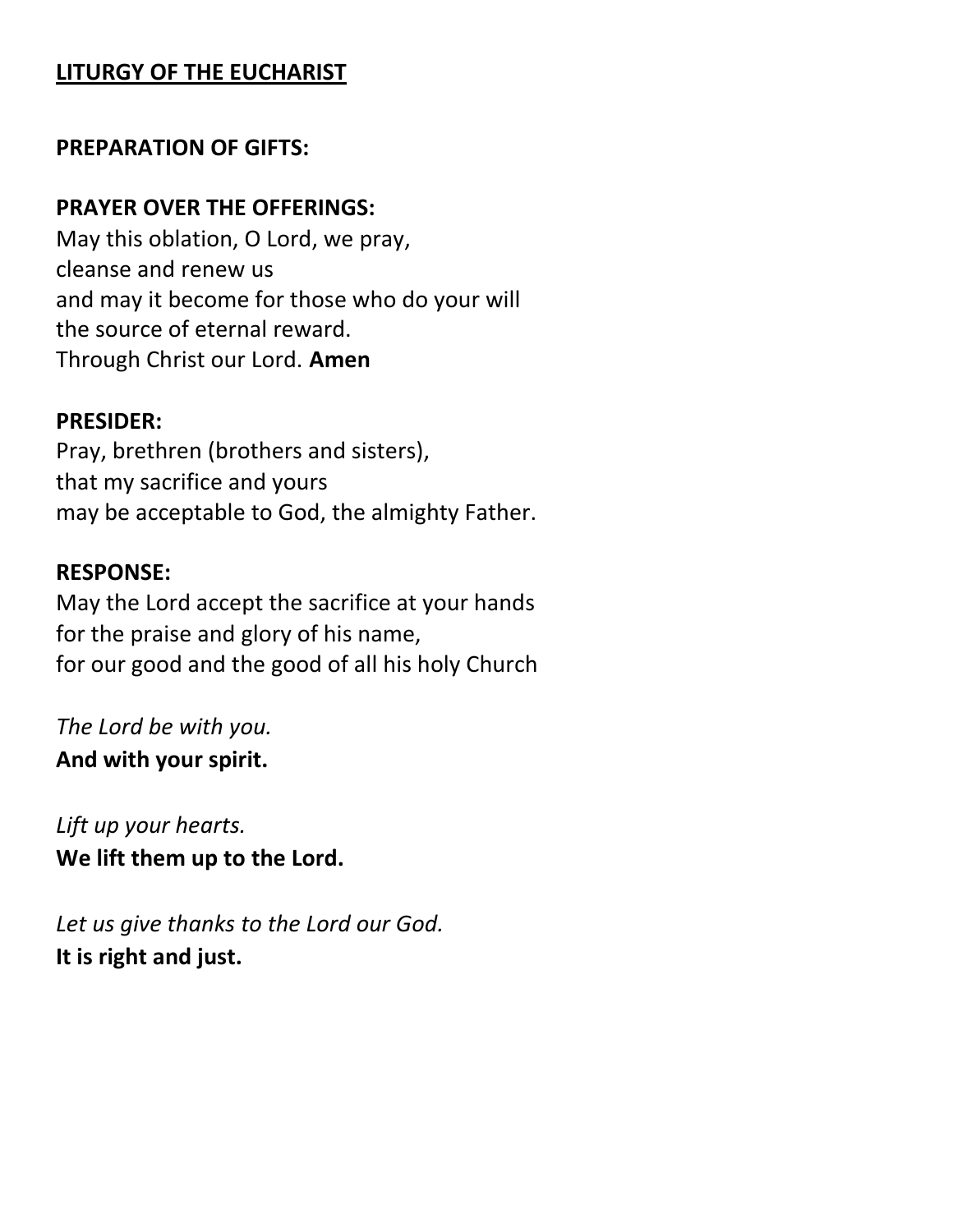## EUCHARISTIC PRAYER

(Preface; varies week to week)

### **SANCTUS**

*Holy, Holy, Holy Lord God of hosts. Heav'n and earth are full of your glory. Hosanna, hosanna, hosanna in the highest. Hosanna, hosanna, hosanna in the highest. Blessed is he who comes in the name of the Lord. Hosanna, hosanna, hosanna in the highest. Hosanna, hosanna, hosanna in the highest.*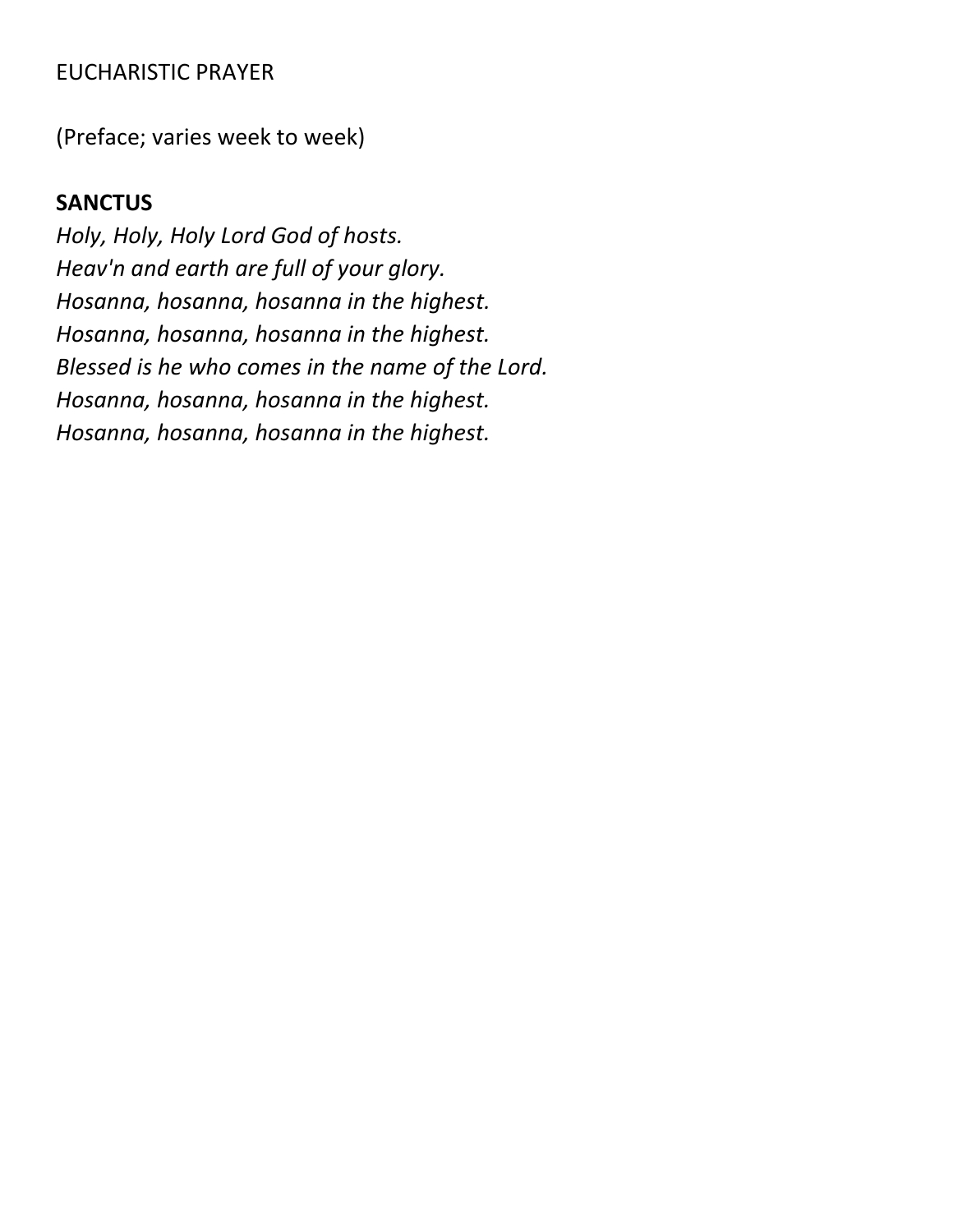You are indeed Holy, O Lord, and all you have created rightly gives you praise, for through your Son our Lord Jesus Christ, by the power and working of the Holy Spirit, you give life to all things and make them holy, and you never cease to gather a people to yourself, so that from the rising of the sun to its setting a pure sacrifice may be offered to your name. Therefore, O Lord, we humbly implore you: by the same Spirit graciously make holy these gifts we have brought to you for consecration, that they may become the Body and Blood of your Son our Lord Jesus Christ, at whose command we celebrate these mysteries.

For on the night he was betrayed, he himself took bread, and, giving you thanks, he said the blessing, broke the bread and gave it to his disciples, saying:

Take this, all of you, and eat of it, for this is my Body, which will be given up for you.

In a similar way, when supper was ended, he took the chalice, and, giving you thanks, he said the blessing, and gave the chalice to his disciples, saying:

take this, all of you, and drink from it, for this is the chalice of my blood, the Blood of the new and eternal covenant, which will be poured out for you and for many for the forgiveness of sins. do this in memory of me.

The mystery of faith.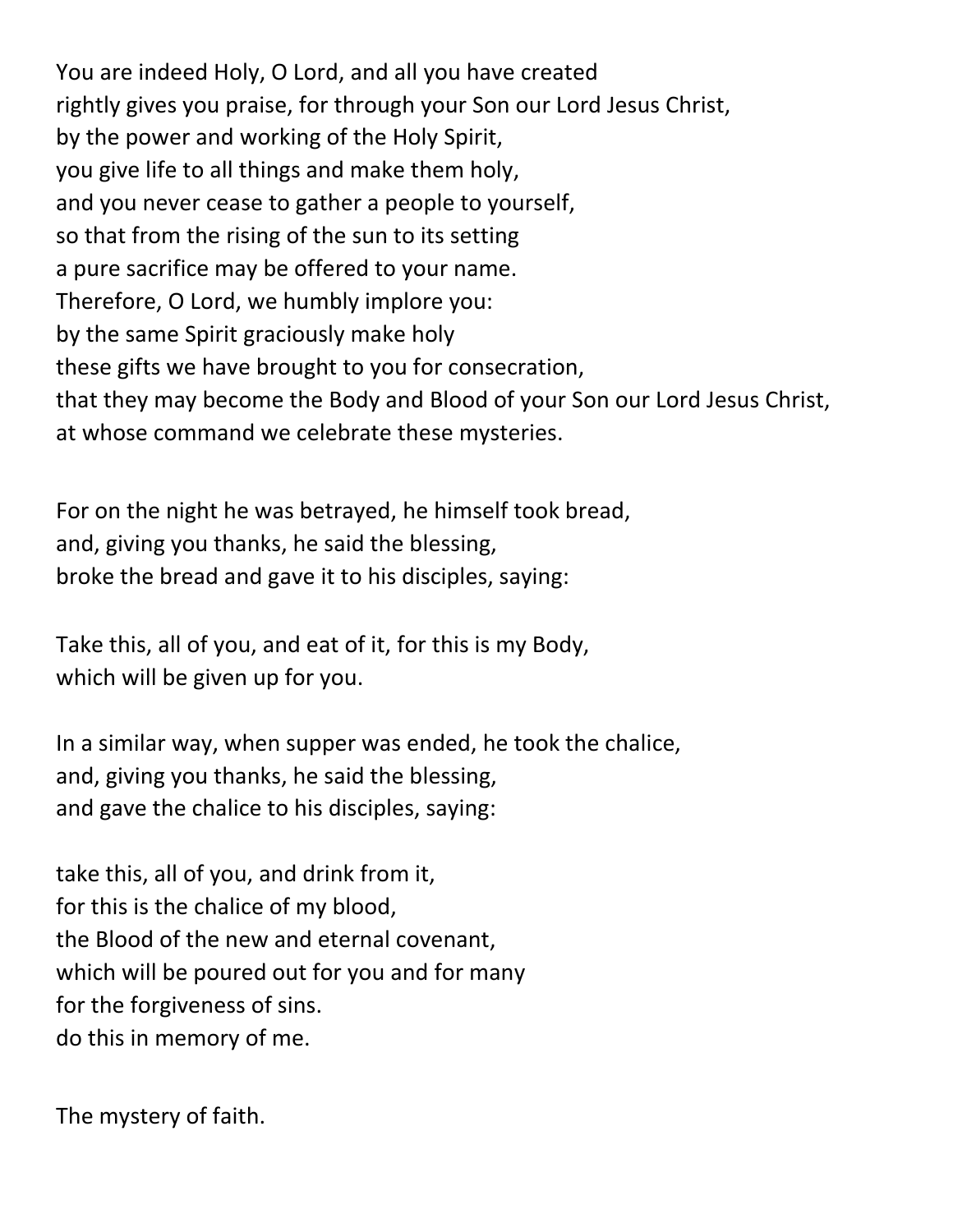#### **MEMORIAL ACCLAMATION**

*Save us, Savior of the world, For by your Cross and Resurrection you have set us free.*

Therefore, O Lord, as we celebrate the memorial of the saving Passion of your Son, his wondrous Resurrection and Ascension into heaven, and as we look forward to his second coming, we offer you in thanksgiving this holy and living sacrifice.

Look, we pray, upon the oblation of your Church and, recognizing the sacrificial Victim by whose death you willed to reconcile us to yourself, grant that we, who are nourished by the Body and Blood of your Son and filled with his Holy Spirit, may become one body, one spirit in Christ.

May he make of us an eternal offering to you, so that we may obtain an inheritance with your elect, especially with the most Blessed Virgin Mary, Mother of God, with your blessed Apostles and glorious Martyrs and with all the Saints, on whose constant intercession in your presence we rely for unfailing help.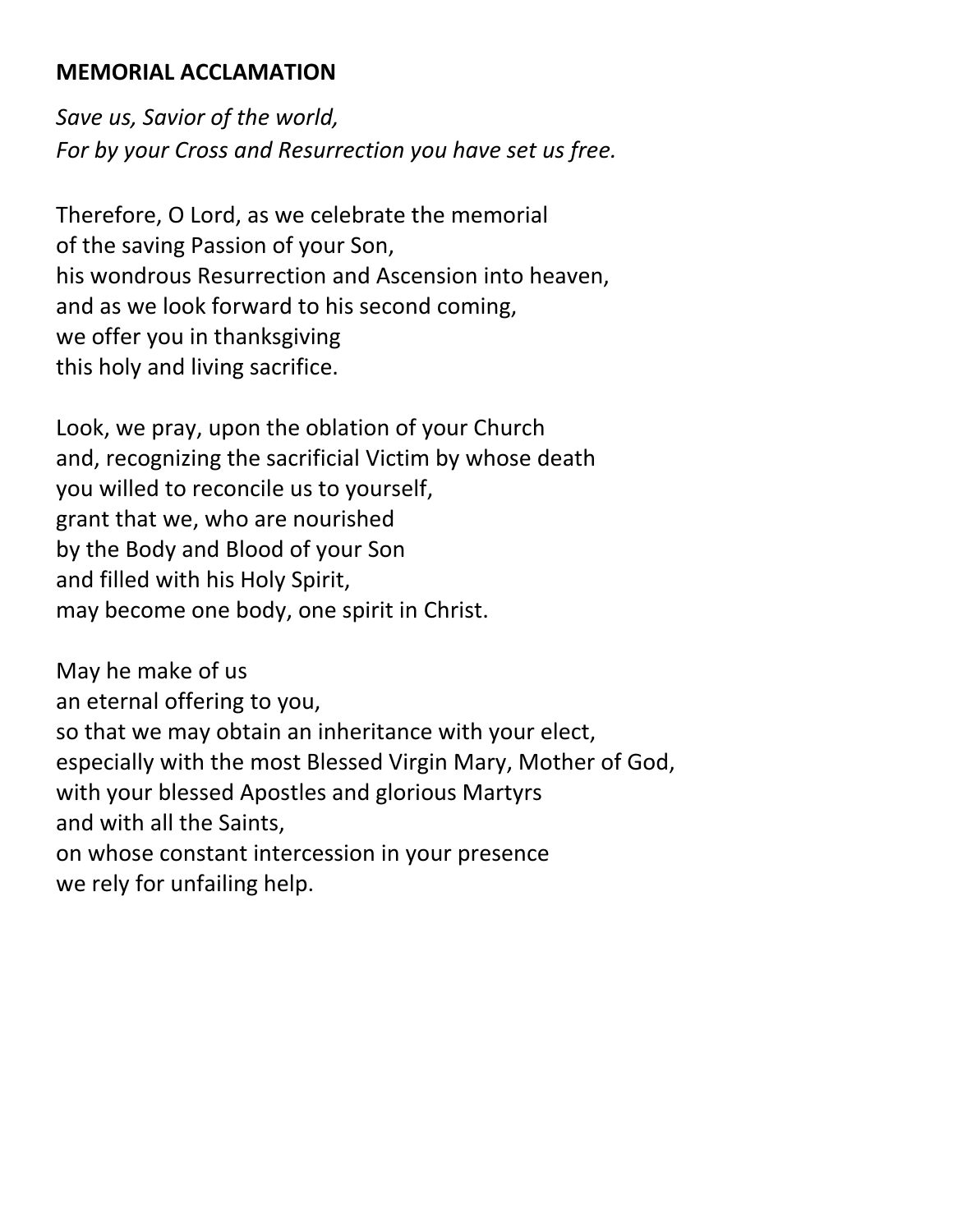May this Sacrifice of our reconciliation, we pray, O Lord, advance the peace and salvation of all the world. Be pleased to confirm in faith and charity your pilgrim Church on earth, with your servant Francis our Pope and Bernard our Bishop, the Order of Bishops, all the clergy, and the entire people you have gained for your own. Listen graciously to the prayers of this family, whom you have summoned before you: in your compassion, O merciful Father, gather to yourself all your children scattered throughout the world. To our departed brothers and sisters

and to all who were pleasing to you at their passing from this life, give kind admittance to your kingdom. There we hope to enjoy for ever the fullness of your glory through Christ our Lord, through whom you bestow on the world all that is good. Through him, and with him, and in him, O God, almighty Father, in the unity of the Holy Spirit, all glory and honor is yours, for ever and ever.

*Amen, Amen, Amen…*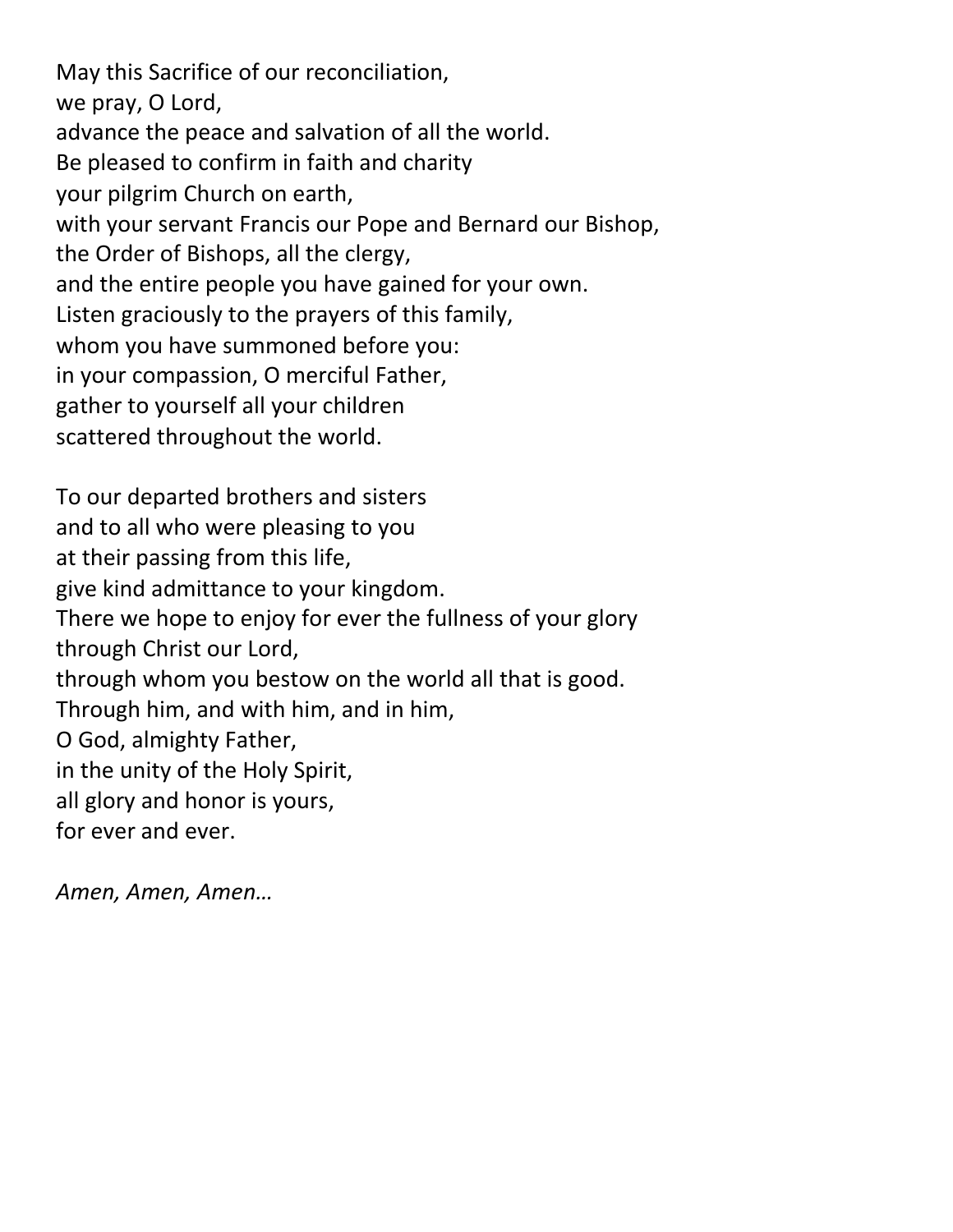At the Savior's command and formed by divine teaching, we dare to say:

#### **Our Father**

Our Father, who art in heaven, hallowed be thy name; thy kingdom come, thy will be done on earth as it is in heaven. Give us this day our daily bread, and forgive us our trespasses, as we forgive those who trespass against us; and lead us not into temptation, but deliver us from evil.

Deliver us, Lord, we pray, from every evil, graciously grant peace in our days, that, by the help of your mercy, we may be always free from sin and safe from all distress, as we await the blessed hope and the coming of our Savior, Jesus Christ.

For the kingdom, the power and the glory are yours now and for ever.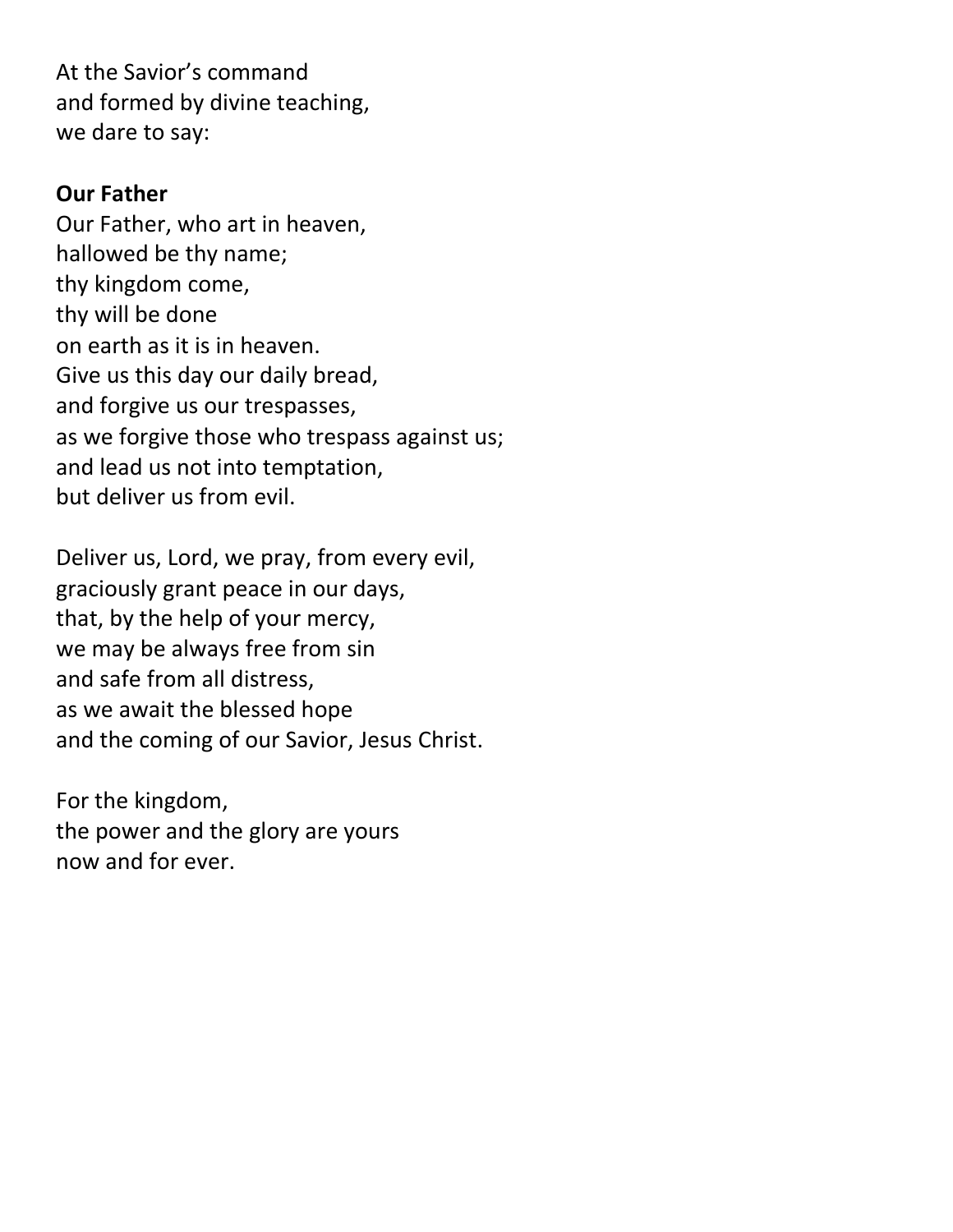Lord Jesus Christ, who said to your Apostles: Peace I leave you, my peace I give you, look not on our sins, but on the faith of your Church, and graciously grant her peace and unity in accordance with your will.

Who live and reign for ever and ever. Amen.

The peace of the Lord be with you always. And with your spirit. Let us offer each other the sign of peace.

Exchange of Peace: **(***Interpreter moves up to the sanctuary)* 

## **LAMB OF GOD**

Lamb of God you take away the sin of the world; have mercy on us, have mercy on *us.*

Lamb of God you take away the sin of the world; have mercy on us, have mercy on *us.*

*Lamb of God you take away the sin of the world; grant us peace, grant us peace.*

Behold the Lamb of God, behold him who takes away the sins of the world. Blessed are those called to the supper of the Lamb.

Lord, I am not worthy that you should enter under my roof, but only say the word and my soul shall be healed.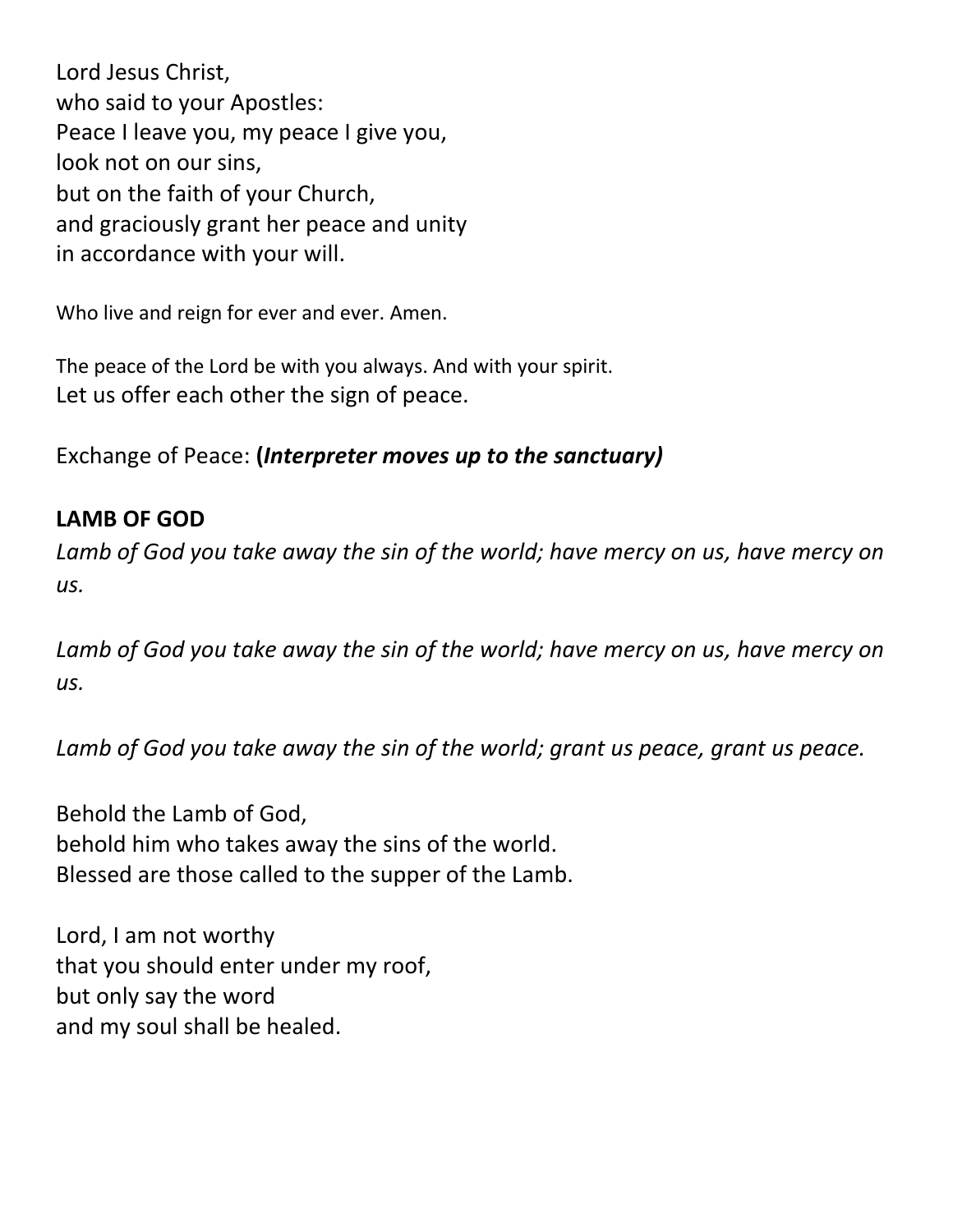#### **COMMUNION SONG:**

*1. Come now, the feast is spread; in Jesus' name we break the bread. Here shall we all be fed within the reign of God. Come take this holy food; receive the body and the blood. Grace is a mighty flood within the reign of God.* 

*Refrain:*

*Blessed are they who will feast in the reign of God. Blessed are they who will share the bread of life. Blessed are they who are least in the reign of God; they shall rejoice at the feast of life.*

- *2. Stand up and do not fear, for Christ is truly present here. Heaven is truly near within the reign of God. Now at the wedding feast, the greatest here shall be the least. All bonds shall be released within the reign of God.*
- *3. Welcome the weak and poor, the sinner finds an open door, none judged, and none ignored within the reign of God. Here shall the weary rest, the stranger be a welcome guest. So shall we all be blest within the reign God.*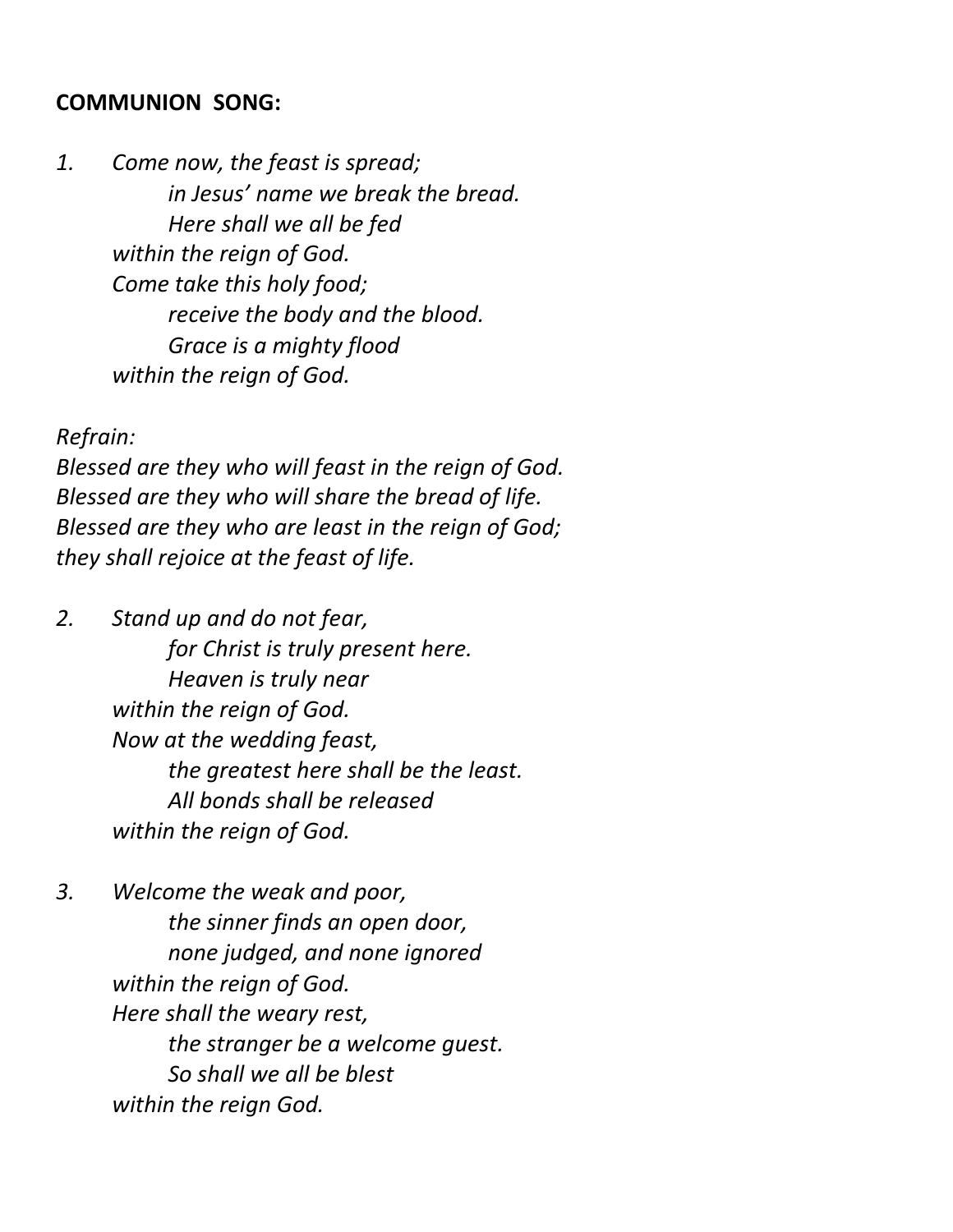*4. All fear and hatred ends and foes become our faithful friends, just as our God intends within the reign of God. All you who seek God's face are welcome in this holy place; join in the feast of grace within the reign of God.*

*5. Sing out the jubilee when those enslaved are all set free, children of God are we within the reign of God. No more can we forget the ones who bear life's crushing debt; God's justice guides us yet within the reign of God.*

*6. One earth, one holy band, one fam'ly as our God has planned, all share the promised land within the reign of God. Come now, the feast is spread, in Jesus' name we break the bread; here shall we all be fed within the reign of God.*

*(Song may repeat; Following communion the interpreter moves back down)*